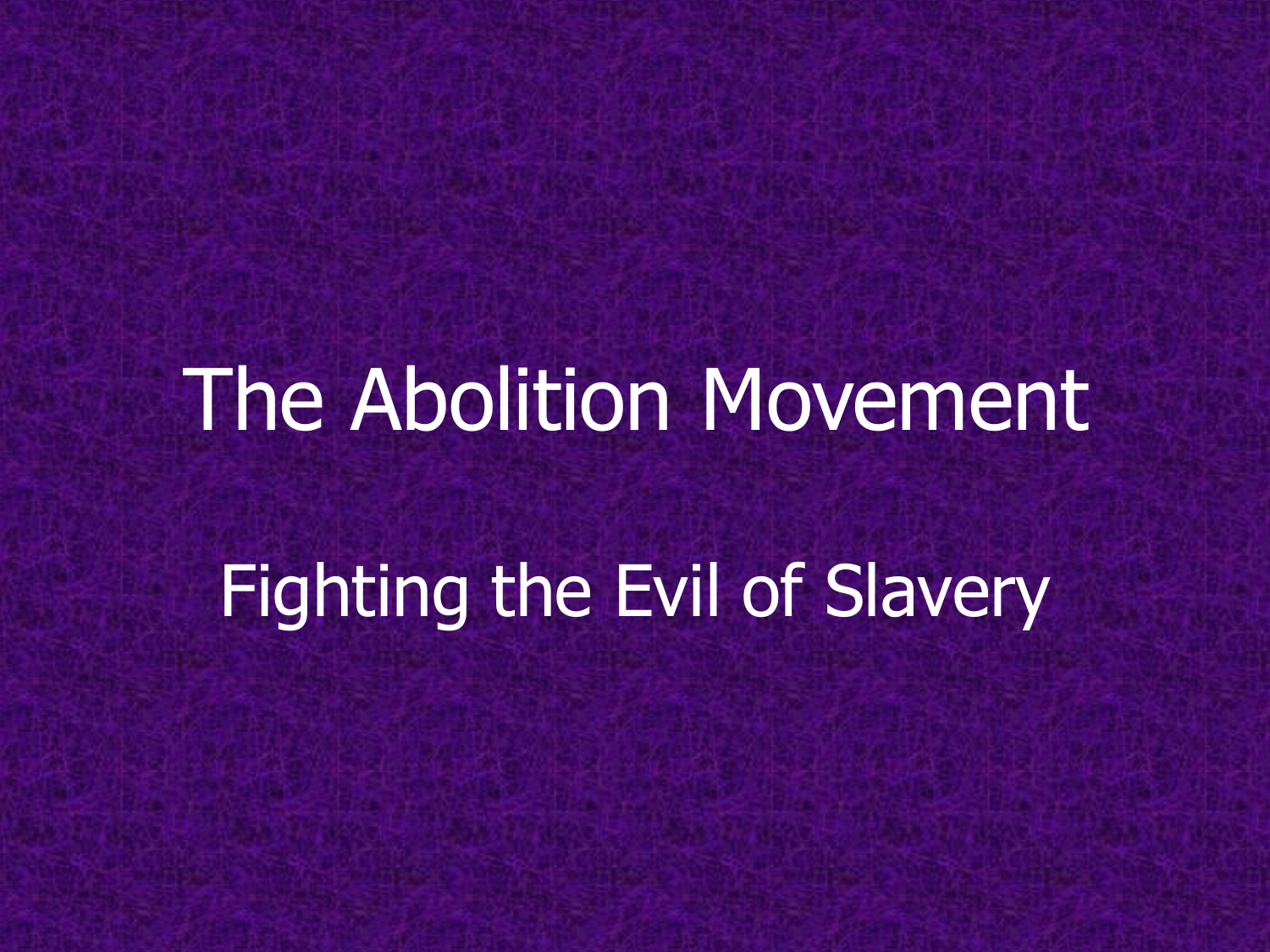## Early Opposition to Slavery

- Only scattered criticism of slavery at time of Revolution
- Abolition movement grows in early 19th Century
- Formation of American Colonization Society (1817)
- Liberia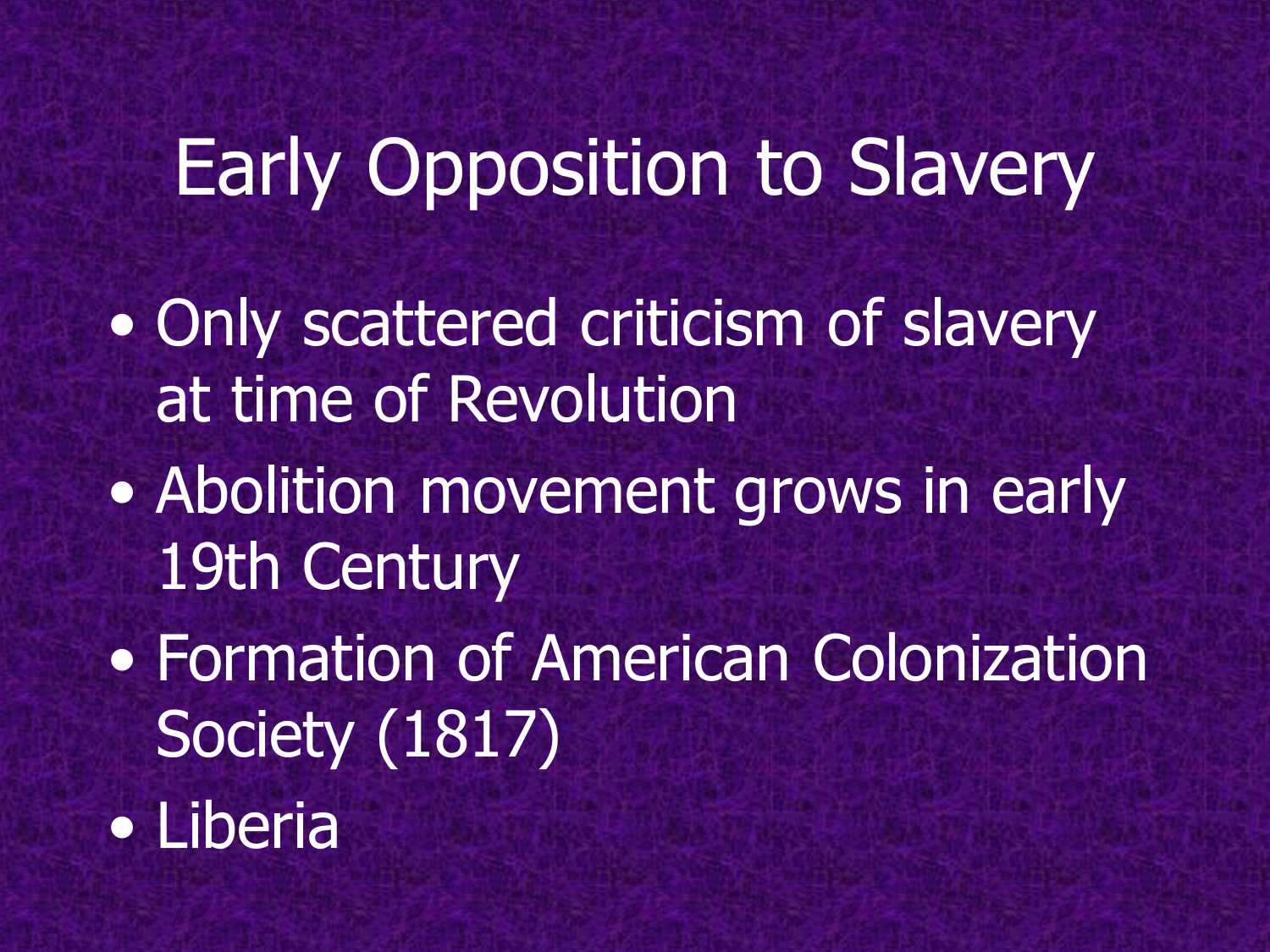### David Walker

• A Free Black living in Boston • 1829 - Walker published Appeal **• Promotes insurrection and violence** • Pamphlet widely circulated • Southerners demand Walker's arrest –Mass. officials refuse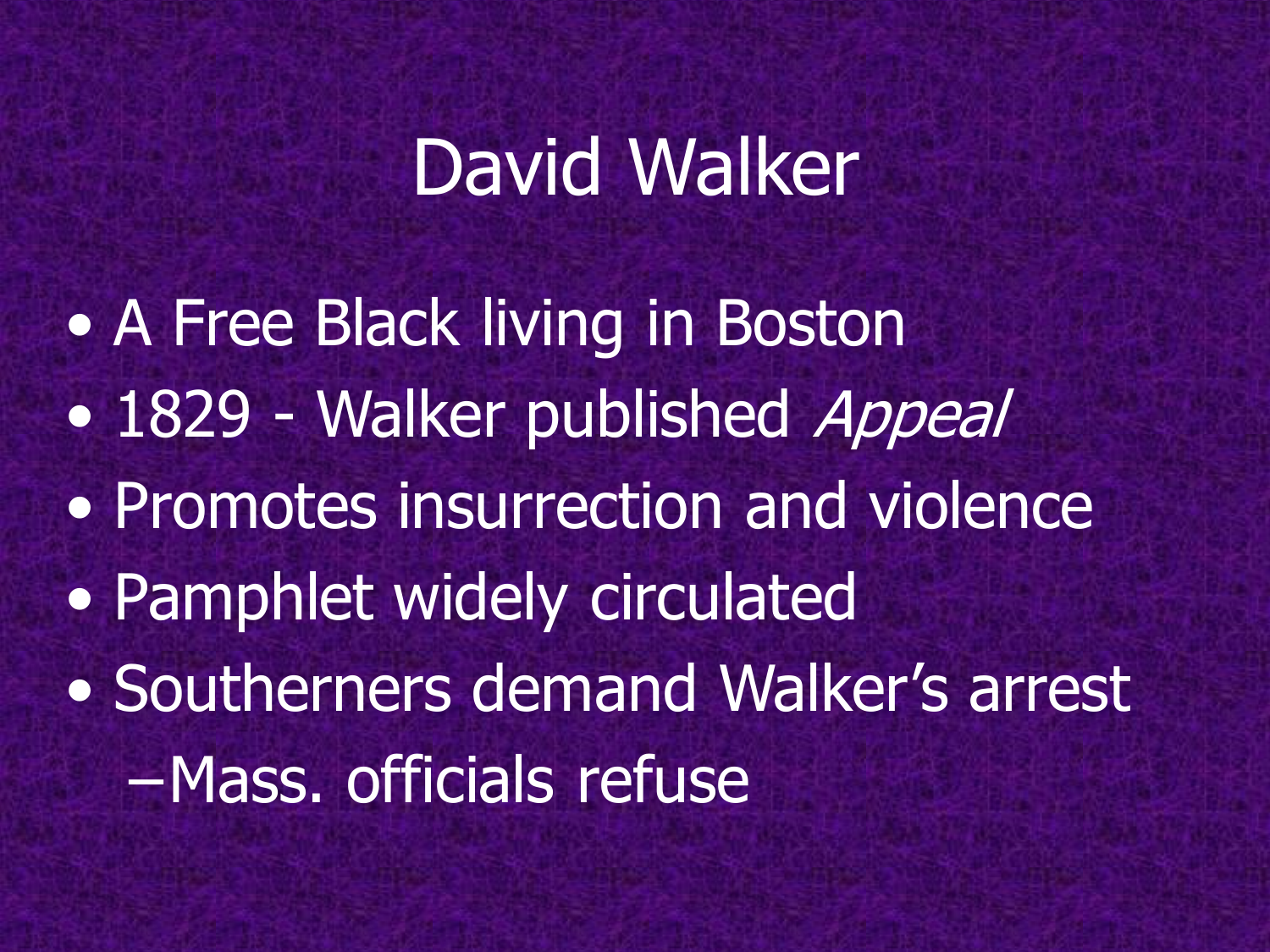## William Lloyd Garrison

- Impatient with moderate abolitionists
- Editor of The Liberator
- Combative
- South blamed him for Nat Turner's Rebellion (1831)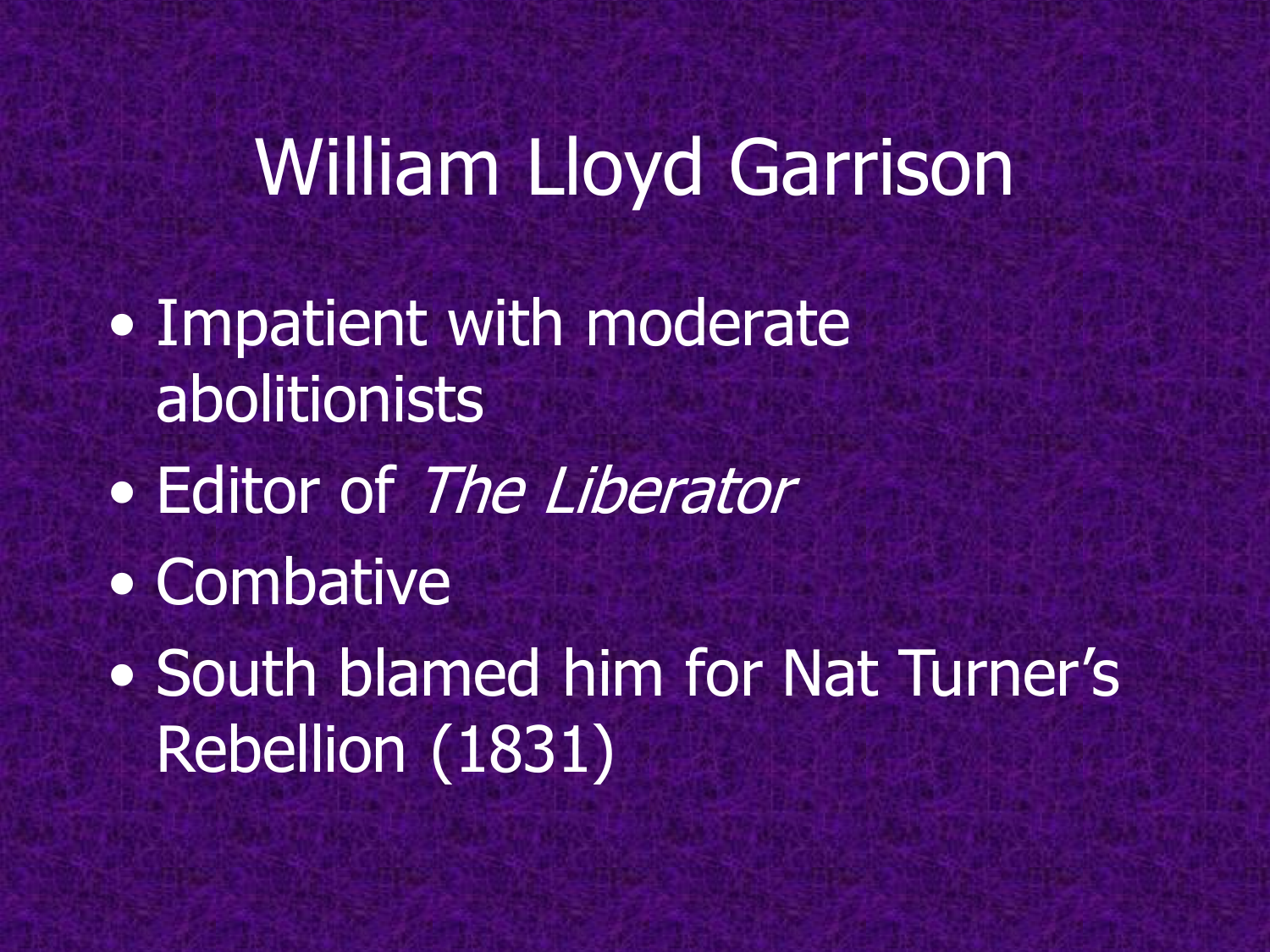## William Lloyd Garrison

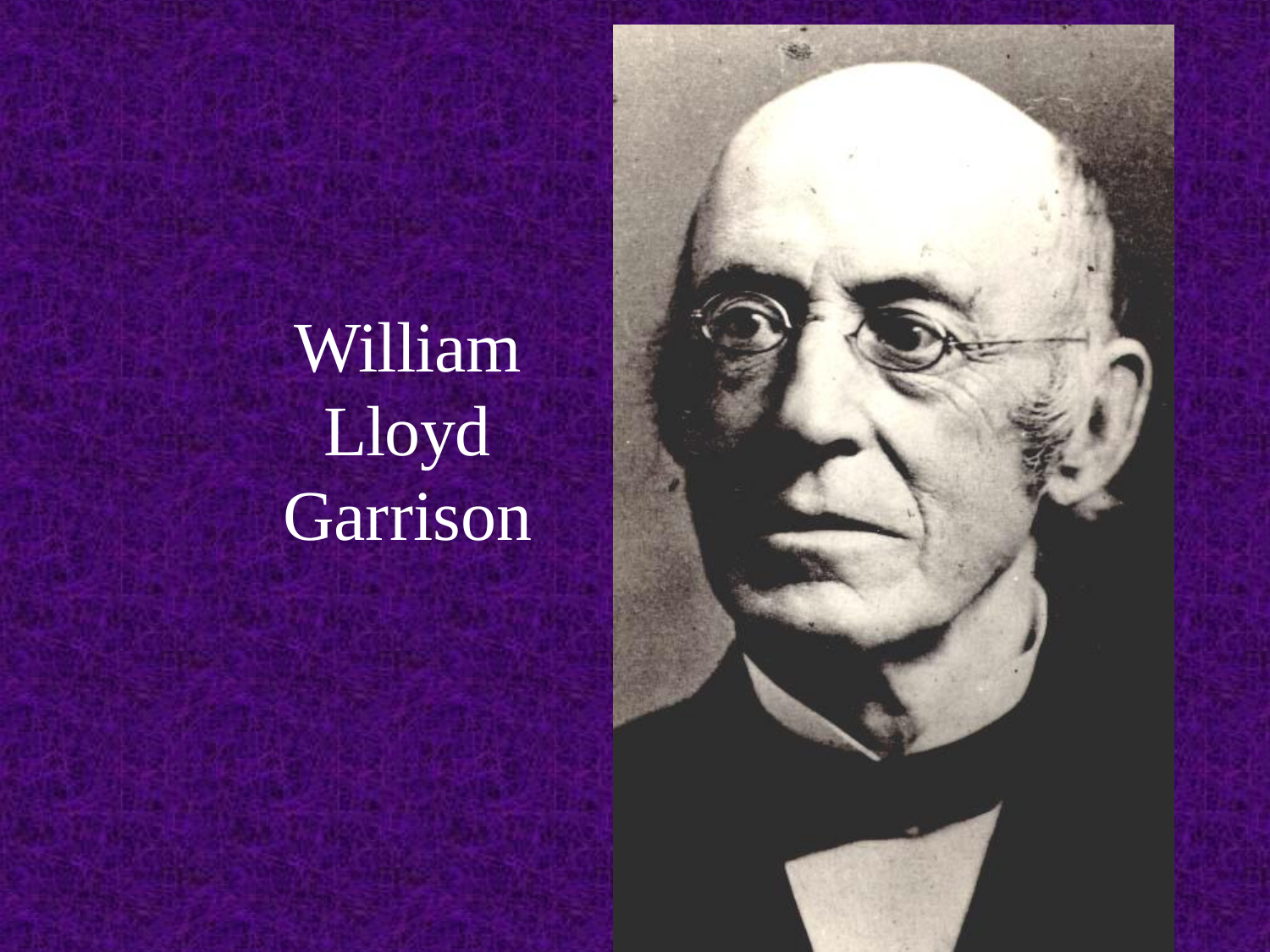The American Anti-Slavery Society • A militant national anti-slavery group

based in Philadelphia

- Formed in 1833 by several smaller groups
- Hoped to build on momentum from ending of slavery in British Empire (1833)

• Advocated emancipation and equality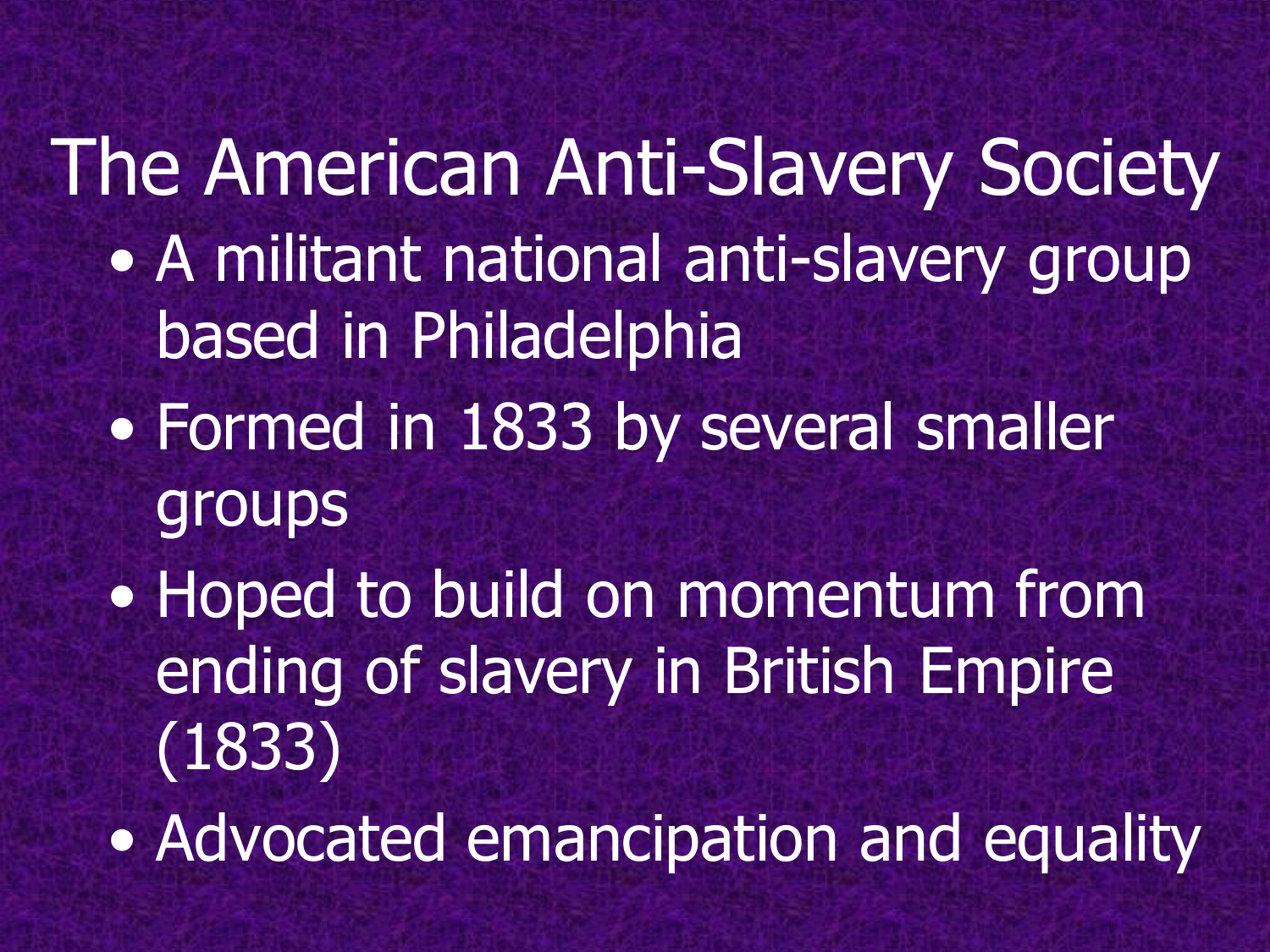#### Divided by Tactics

- Radical Garrisonians vs. moderate **Tappanites**
- Garrison opposed colonization and stood for equal rights
- Viewed by moderate reformers as an impractical fanatic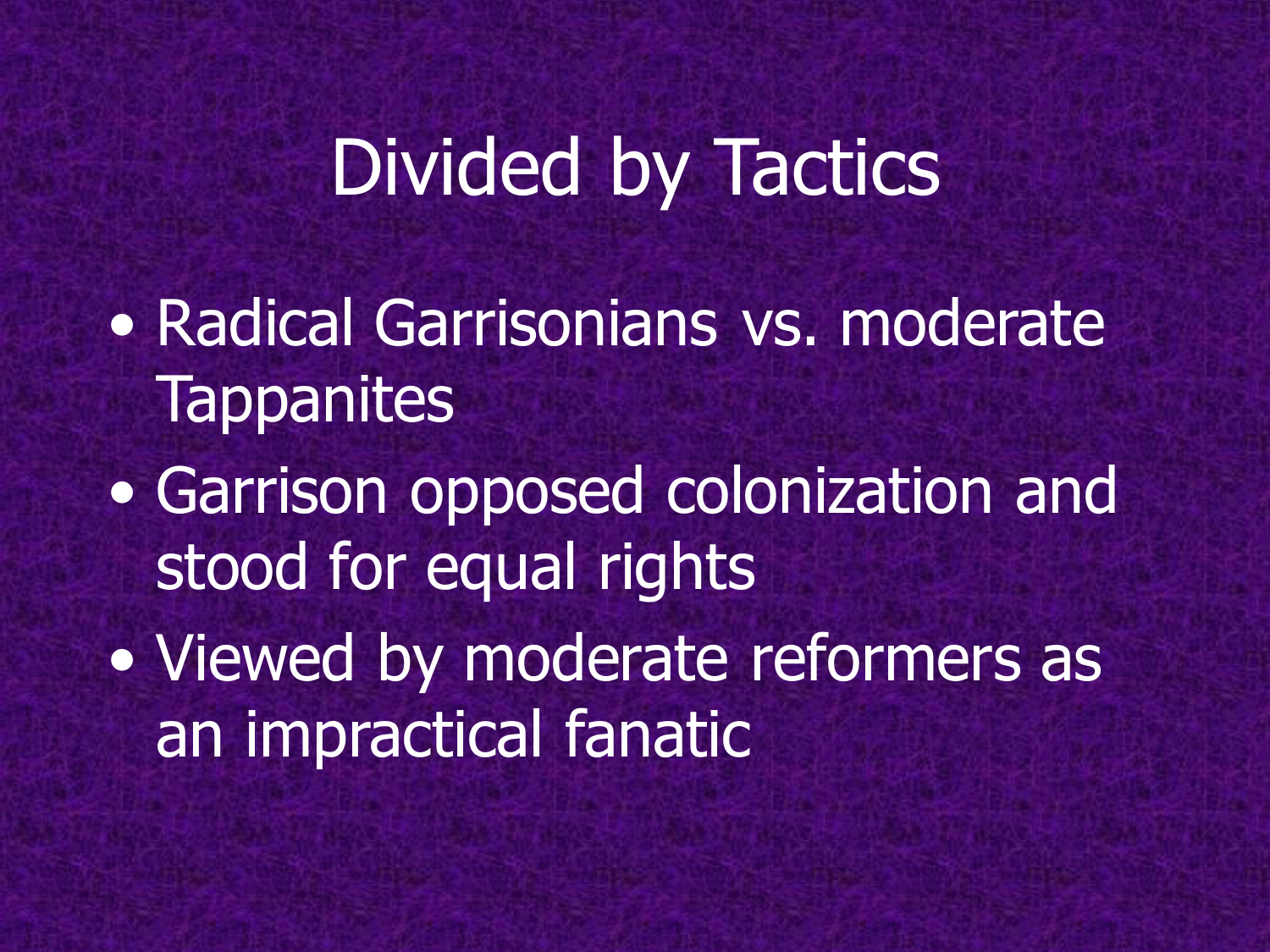# Women in the Abolition Movement

- Sarah and Angelina Grimke
- Among the first female abolitionists
- Criticized for publicly speaking out about slavery
- Instrumental in bringing women into the abolition movement
- Garrison supported women in the movement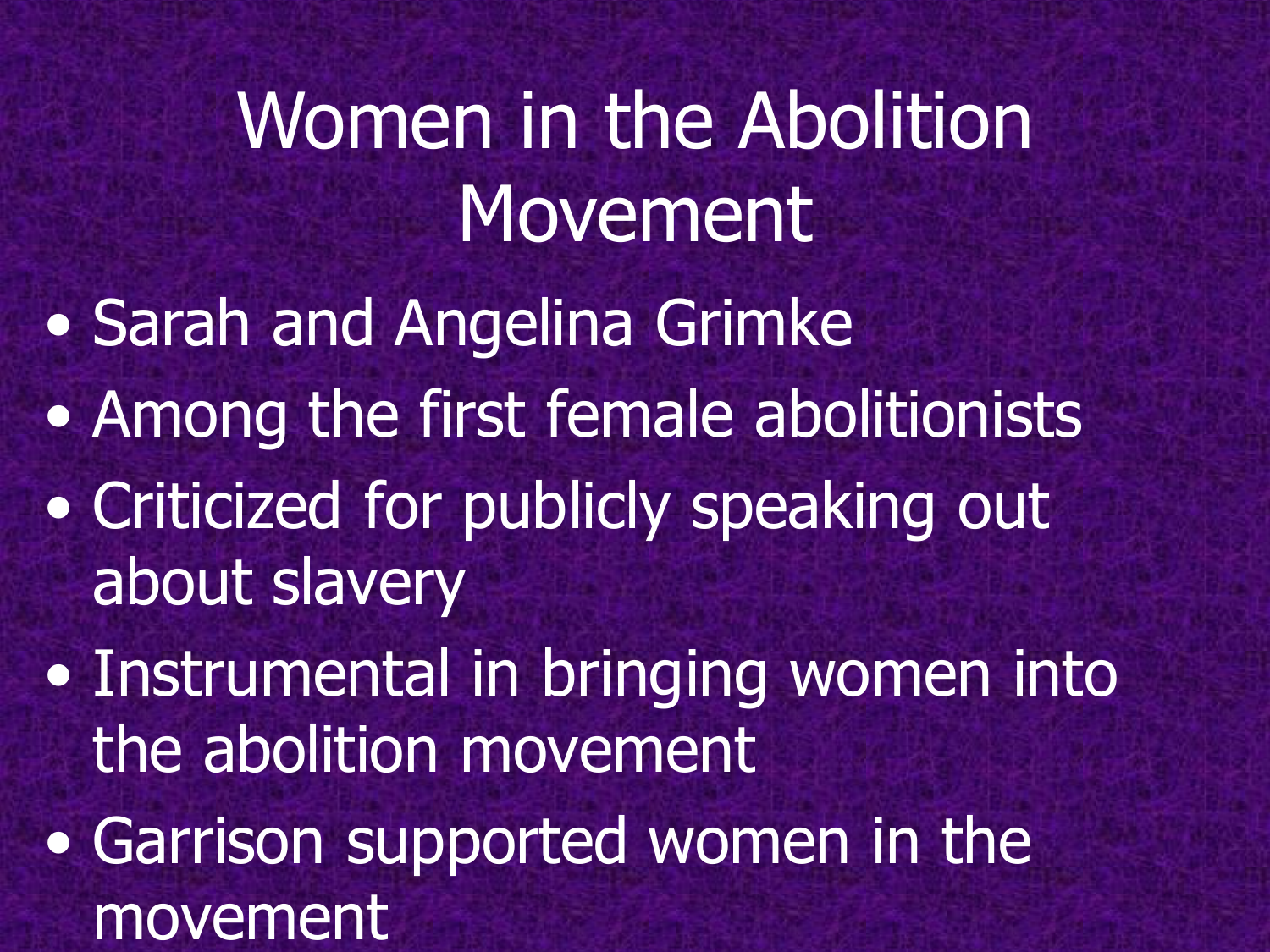### Black Abolitionists

• Active in white abolition groups • Notable former slaves were outstanding speakers for abolition –Sojourner Truth –Frederick Douglass •Spoke from first-hand experience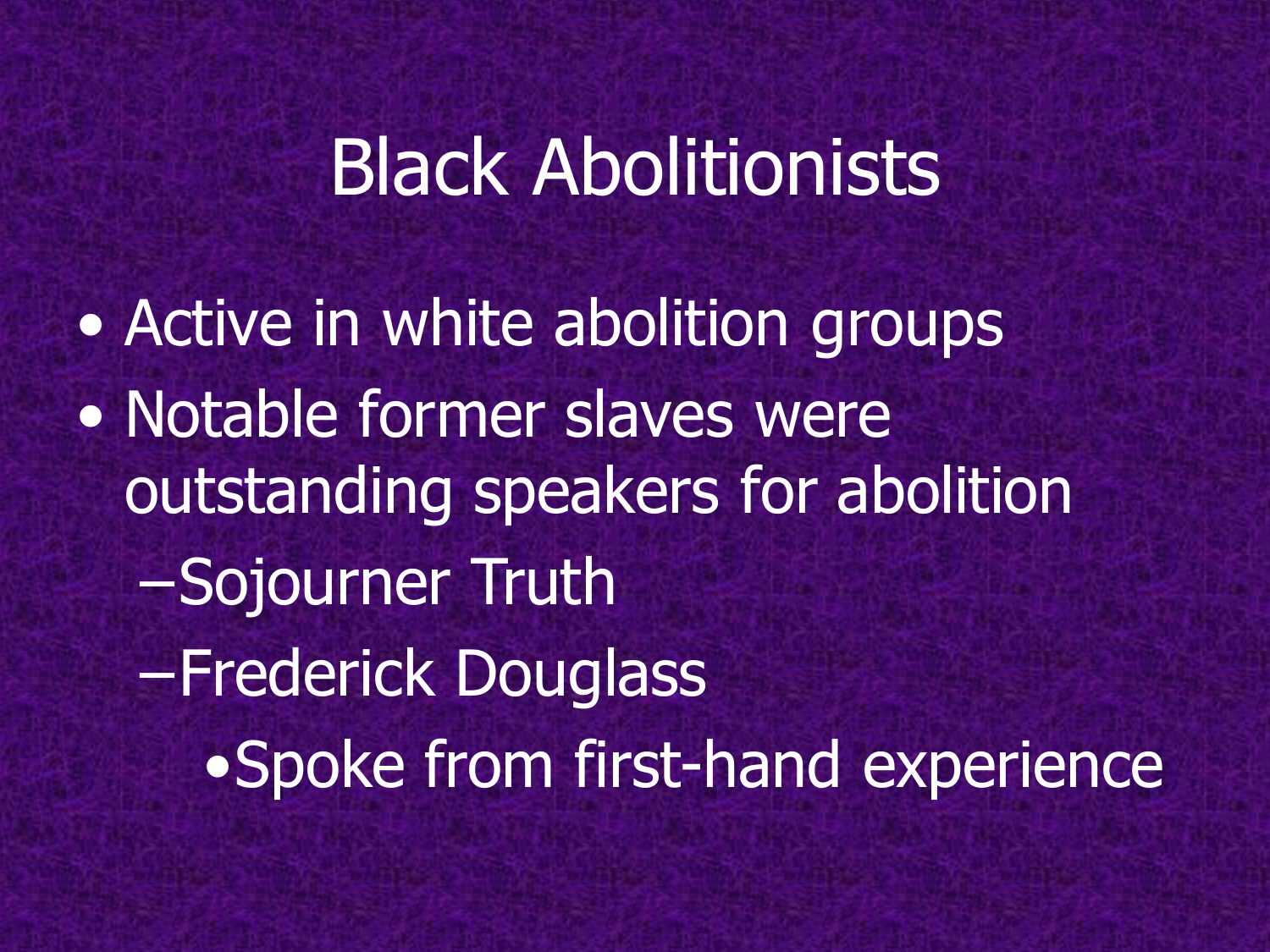

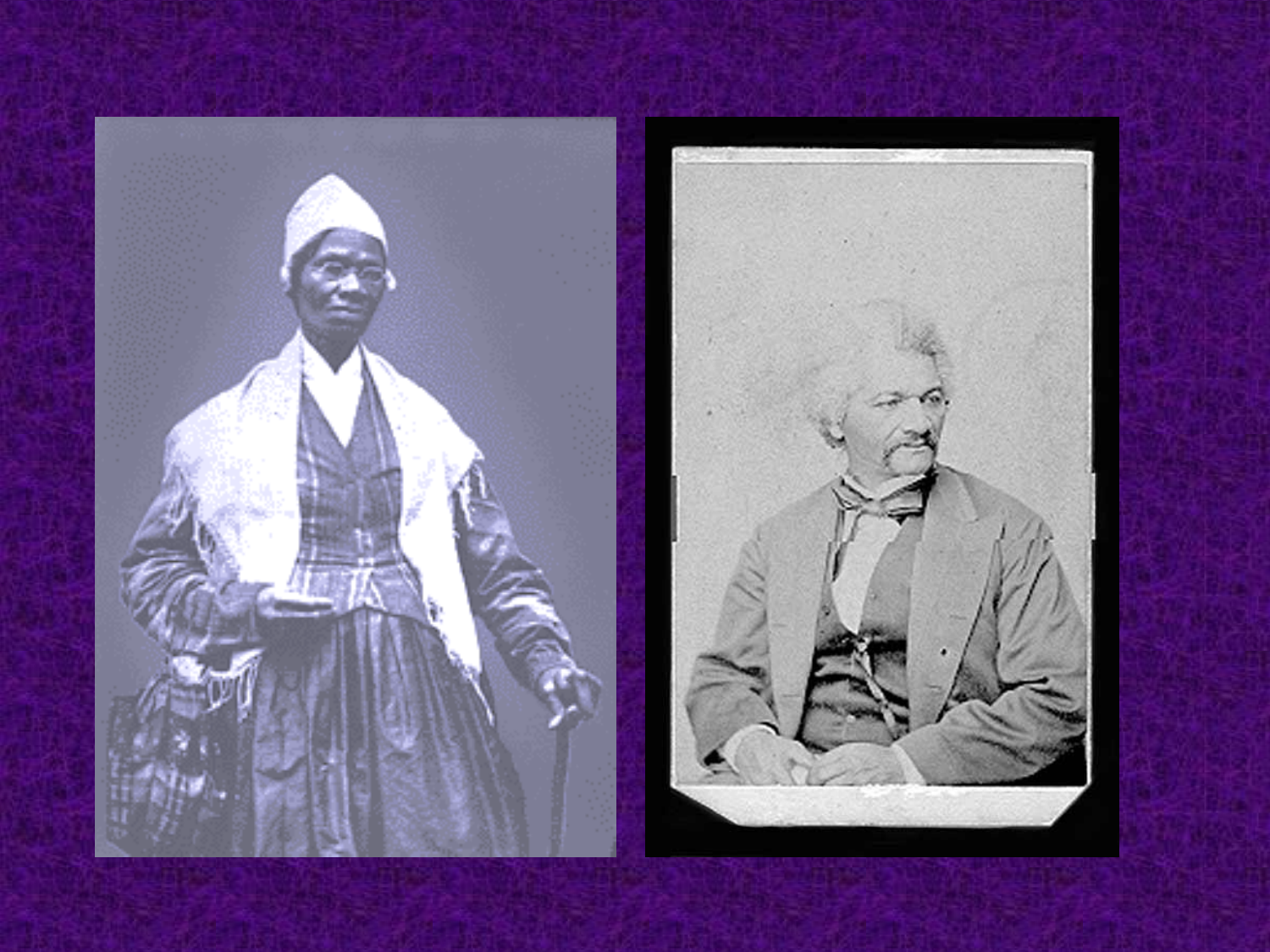## The Underground Railroad

• Aided runaway slaves • Guided them to safety • Some risked all to go back to help others escape • Harriet Tubman - 19 trips